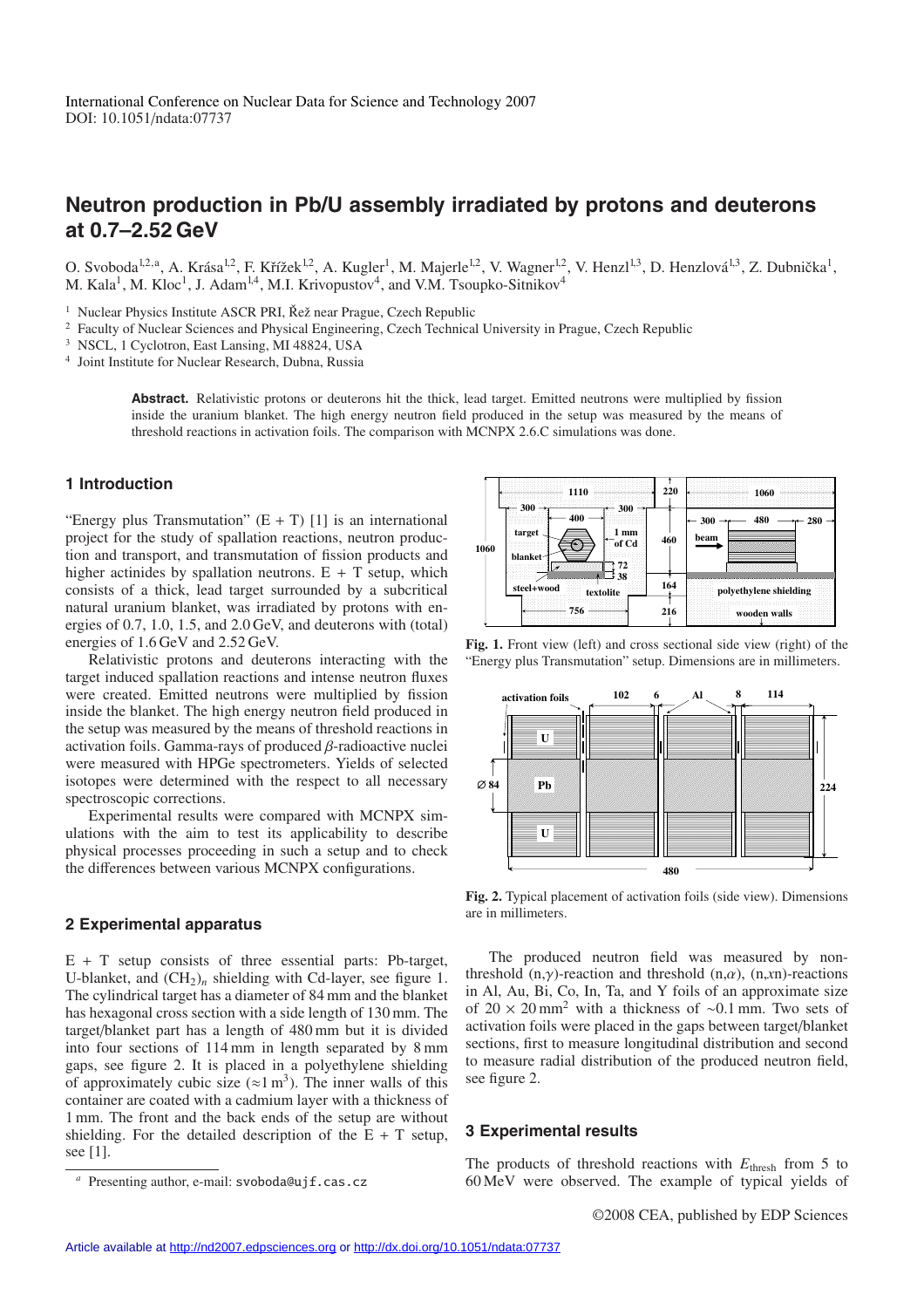

**Fig. 3.** Longitudinal distributions of the yields of nuclei produced in Al- and Au-foils during the 2.52 GeV deuteron experiment. The lines linking experimental points are delineated to guide readers' eyes. For legend, see the plot below.



**Fig. 4.** Radial distributions of the yields of nuclei produced in Al- and Au-foils during the 2.52 GeV deuteron experiment. The lines linking experimental points are delineated to guide readers' eyes.

observed isotopes is shown in the semi-logarithmic scale in figures 3 and 4. The delineated errors (hardly visible at this scale) are only of statistical origin (given by the error of the Gaussian fit of  $\gamma$ -peaks). Systematic errors, mainly the inaccuracy in determination of the beam and activation foils displacement, can contribute up to 30% [2].

The spatial distributions of yields of threshold reactions have similar shapes for all beam energies. The longitudinal distributions of yields change for one order of magnitude and have clear maximum observed in the first gap between target/blanket sections. The radial distributions of yields decrease nearly exponentially with increasing perpendicular distance from the target (beam) axis.

In the contrary, the yields of neutron capture  $(^{197}Au$  $(n, \gamma)^{198}$ Au) only slightly change. This is caused by neutron moderation and scattering in the polyethylene shielding that created an intensive, homogenous field of neutrons with E<1 keV, see figure 5. These low-energy neutrons give major contribution to  $(n, \gamma)$ -reaction in all foils in the setup. Therefore, the longitudinal and radial distributions of yields of 198Au are flat. For more detailed discussion about shapes of longitudinal and radial distributions, see [3].



**Fig. 5.** Influence of the polyethylene shielding and the Cd-layer on neutron spectra (MCNPX simulation of 1 GeV proton irradiation of three different setups). Oscillations in the region between  $5 \times 10^{-6}$ and  $5 \times 10^{-4}$  MeV are caused by resonances in the cross section of neutron capture in 238U (inside the blanket).



**Fig. 6.** Neutron spectra in log-log scale. MCNPX simulations of 1.5 GeV proton experiment. All available physics models in 2.6.C version plus the CEM2k model (from 2.5.0 version) were used.

### **4 Monte Carlo simulations**

The Monte Carlo simulations of spallation reactions, neutron production and transport, and activation reactions in the foils were performed with the MCNPX code, version 2.6.C [4]. The influence of possible inaccuracies in the description of  $E +$ T setup geometry on high energy neutron component (E > 10 MeV) is negligible [2].

#### **4.1 Neutron spectra simulations**

Firstly, we simulated neutron spectra using all combinations of intra-nuclear cascade (INC) models and evaporation models available in MCNPX 2.6.C: Bertini, Isabel, Liege (INCL4) ` INC models; Dresner and ABLA evaporation models; CEM03 and CEM2k models, which work alone (since 2.6 versions, CEM03 replaced the former CEM2k, thus, the simulations using CEM2k were performed with MCNPX 2.5.0 [5]).

Example of simulation of neutron spectra, produced in the 1.5 GeV experiment, is shown in figure 6. The differences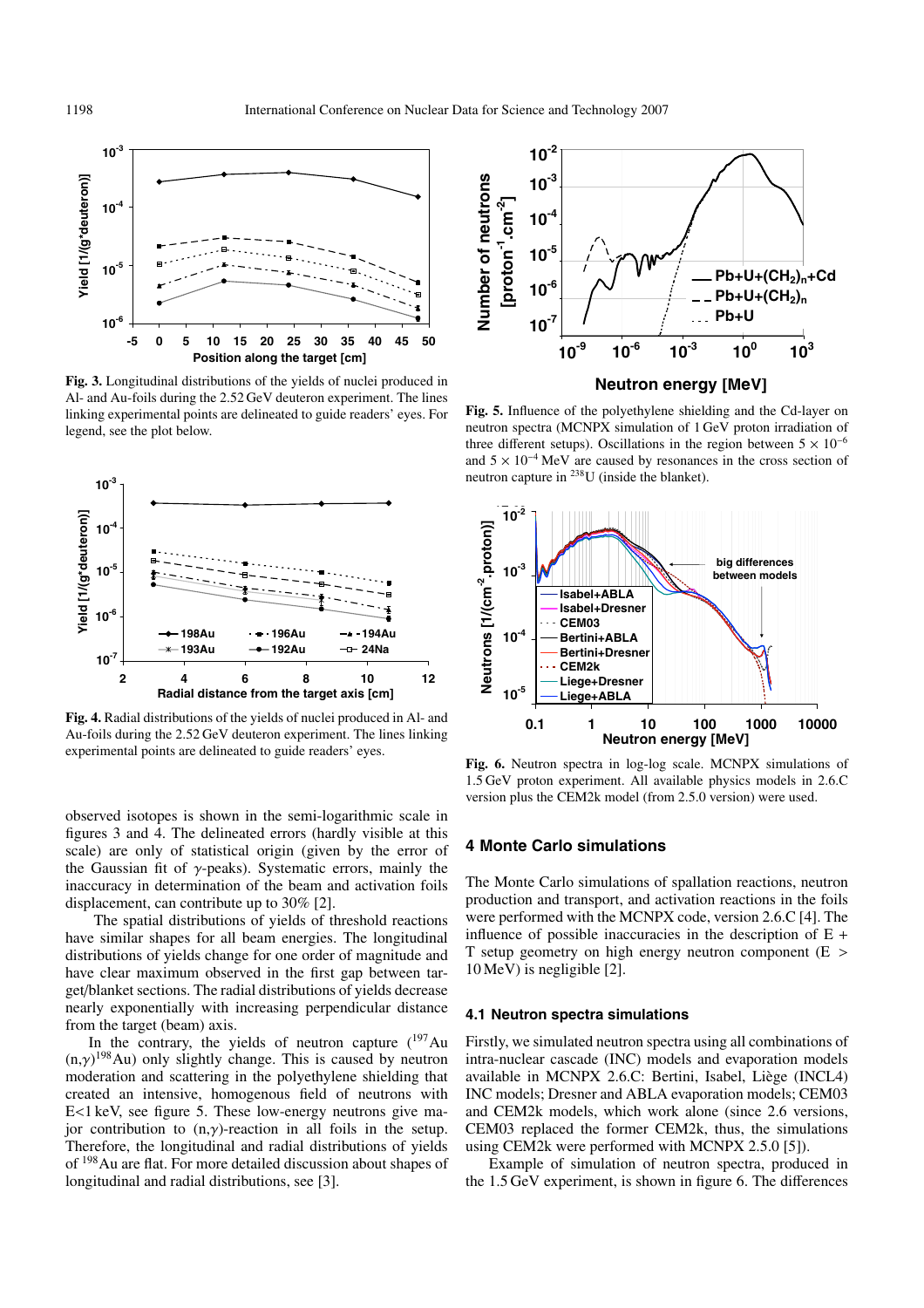

**Fig. 7.** Ratios of neutron spectra from figure 6 (linear scale). Similar behaviours of different physics models are emphasized.

between models exceed 20% between 1 and 70 MeV (and even 100% between 10 and 20 MeV) and above 700 MeV.

The region of tens of MeV is of our interest, because the observed threshold reactions have threshold energies there. We focused on this region and plotted ratios of neutron spectra in figure 7. Two separated regions were observed: in first region the simulations differ significantly when different evaporation models are used, in second region when different INC models are used. Rather, the following combinations of INC + evaporation models give the same results (i.e., differences <5%):

- **–** Bertini + Dresner compared with Isabel + Dresner and Bertini + ABLA compared with Isabel + ABLA both in 13–42 MeV and above 76 MeV;
- **–** Isabel + Dresner compared with Isabel + ABLA, Bertini + Dresner compared with Bertini + ABLA, and Bertini + Dresner compared with CEM03 above 38 MeV (the last one until 270 MeV);
- **–** Liege ` + Dresner compared with Liege ` + ABLA above 27 MeV.

We interpret this as an evidence of the border between intranuclear cascade and evaporation phase of spallation reaction as they are described in the used models. This point appears to be around 40 MeV.

#### **4.2 Simulations of yields of threshold reactions**

To estimate the influence of different INC + evaporation models on simulated yields of threshold reactions in activation foils, we simulated these yields using all models, see examples in figures 8 and 9. Following relations can be seen:

- **−** in the case of <sup>196</sup>Au ( $E_{\text{thresh}} \approx 8 \text{ MeV}$ ) simulation using Bertini+Dresner gives the same results as Isabel+Dresner (within the error bars); the same holds for Bertini + ABLA compared to Isabel + ABLA;
- **−** in the case of <sup>194</sup>Au ( $E$ <sub>thresh</sub> ≈ 23 MeV) simulation using Bertini+Dresner gives the same results as Bertini+ABLA (within the error bars); the same holds for Isabel + Dresner compared to Isabel + ABLA.

Taking into account the threshold energies (above mentioned) and the fact that cross sections of these threshold reactions



**Fig. 8.** Absolute comparison of experimental and simulated yields of <sup>196</sup>Au in radial direction (1 GeV proton experiment).



**Fig. 9.** Absolute comparison of experimental and simulated yields of <sup>194</sup>Au in radial direction (1 GeV proton experiment).

reach their maxima about 10 MeV after *E*thresh and have important influence even 20 MeV after  $E_{\text{thresh}}$ , we conclude that evaporation models (Dresner and ABLA) have dominant influence for neutron energies up to  $\approx 35$  MeV. The INC models (Bertini and Isabel) are dominant for higher energies. The Liège INC model has influence on the evaporation part of neutron spectra. This observation agree with the conclusion we have done in the previous section.

From figures 8 and 9 it can be also seen that all of used INC+evaporation models show approximately the same trends. The relative variances between various model combinations are up to 50%.

Therefore, we decided to compare relative values (experimental and simulated shapes in longitudinal and radial distributions) rather than absolute values. The ratios between experimental and simulated yields were normalized to the second foil in each set (which is common in both sets). The shapes in longitudinal direction agree well for all proton beam energies, see figure 10.

In the contrary, the shapes in radial direction differ in dependence on the beam energy. For 0.7 GeV, the ratios between experimental and simulated yields slightly decrease with increasing radial distance from the target axis. For higher proton beam energies, these ratios grow with increasing radial